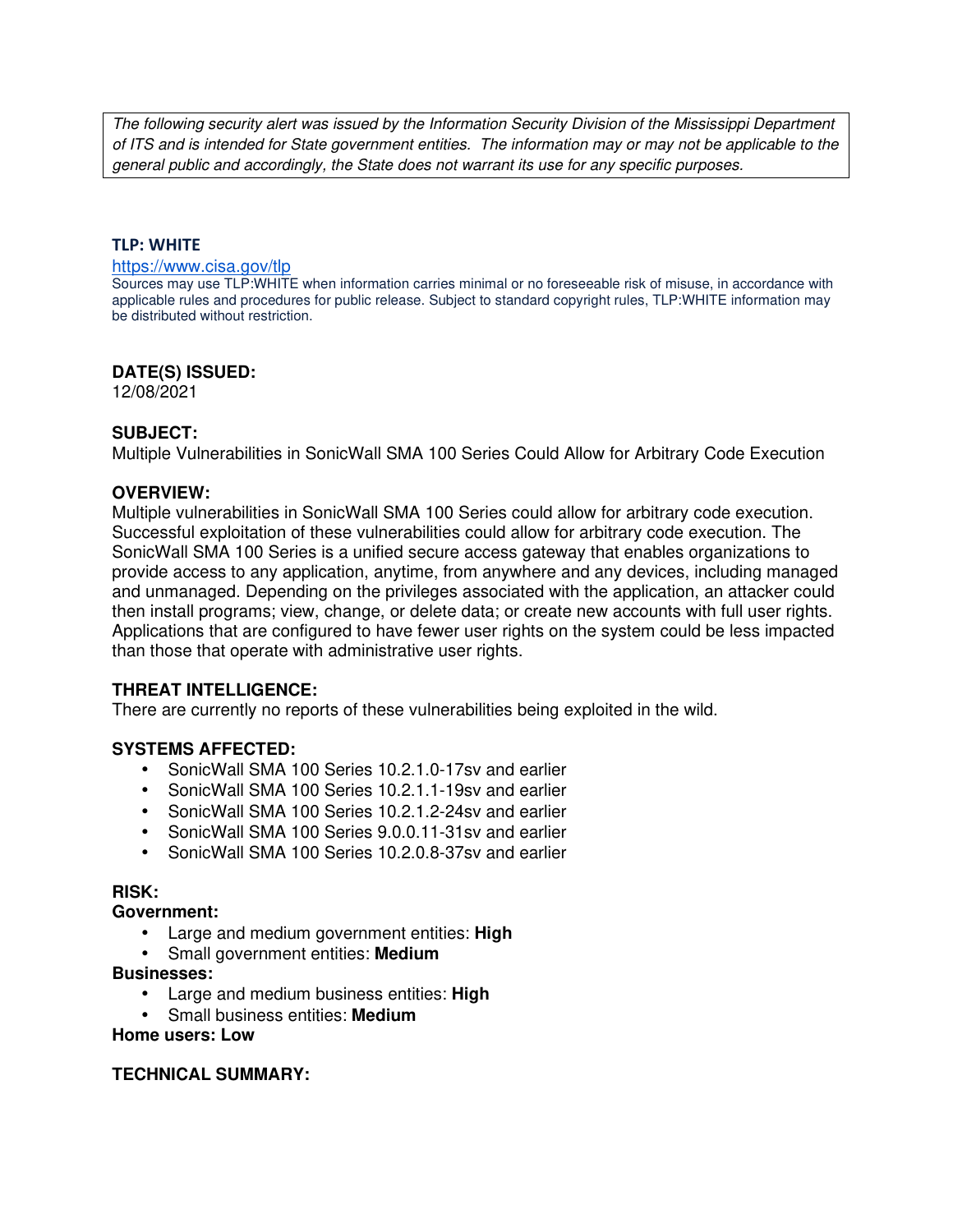Multiple vulnerabilities in SonicWall SMA 100 Series could allow for arbitrary code execution. Details of these vulnerabilities are as follows:

- A Unauthenticated Stack-based Buffer Overflow which could allow for an attacker to potentially execute code as a 'nobody' user in the appliance. (CVE-2021-20038)
- A Authenticated Command Injection Vulnerability as Root which could allow for an attacker to potentially execute code as a 'nobody' user in the appliance. (CVE-2021- 20039)
- A Unauthenticated File Upload Path Traversal Vulnerability which could allow a remote unauthenticated attacker to upload crafted web pages or files as a 'nobody' user. (CVE-2021-20040)
- A Unauthenticated CPU Exhaustion Vulnerability which could result in DoS. (CVE-2021- 20041)
- A Unauthenticated "Confused Deputy" Vulnerability which could allow an unauthenticated attacker to bypass firewall rules. (CVE-2021-20042)
- A getBookmarks Heap-based Buffer Overflow which could allow for an attacker to potentially execute code as a 'nobody' user in the appliance. (CVE-2021-20043)
- A Post-Authentication Remote Code Execution (RCE) which could allow a remote authenticated attacker to execute OS system commands in the appliance. (CVE-2021- 20044)
- Multiple Unauthenticated File Explorer Heap-based and Stack-based Buffer Overflows which could allow for an attacker to potentially execute code as a 'nobody' user in the appliance. (CVE-2021-20045)

Successful exploitation of these vulnerabilities could allow for arbitrary code execution. Depending on the privileges associated with the application, an attacker could then install programs; view, change, or delete data; or create new accounts with full user rights. Applications that are configured to have fewer user rights on the system could be less impacted than those that operate with administrative user rights.

# **RECOMMENDATIONS:**

The following actions should be taken:

- Apply appropriate patches provided by SonicWall to vulnerable systems immediately after appropriate testing.
- Block external access at the network boundary, unless external parties require service.
- If global access isn't needed, filter access to the affected computer at the network boundary. Restricting access to only trusted computers and networks might greatly reduce the likelihood of successful exploited
- Run all software as a nonprivileged user with minimal access rights. To mitigate the impact of a successful exploit, run the affected application as a user with minimal access rights.
- Deploy network intrusion detection systems to monitor network traffic for malicious activity.
- Deploy NIDS to detect and block attacks and anomalous activity such as requests containing suspicious URI sequences. Since the webserver may log such requests, review its logs regularly.
- Implement multiple redundant layers of security. Since this issue may be leveraged to execute code, we recommend memory-protection schemes, such as nonexecutable stack/heap configurations and randomly mapped memory segments. This tactic may complicate exploit attempts of memory-corruption vulnerabilities.